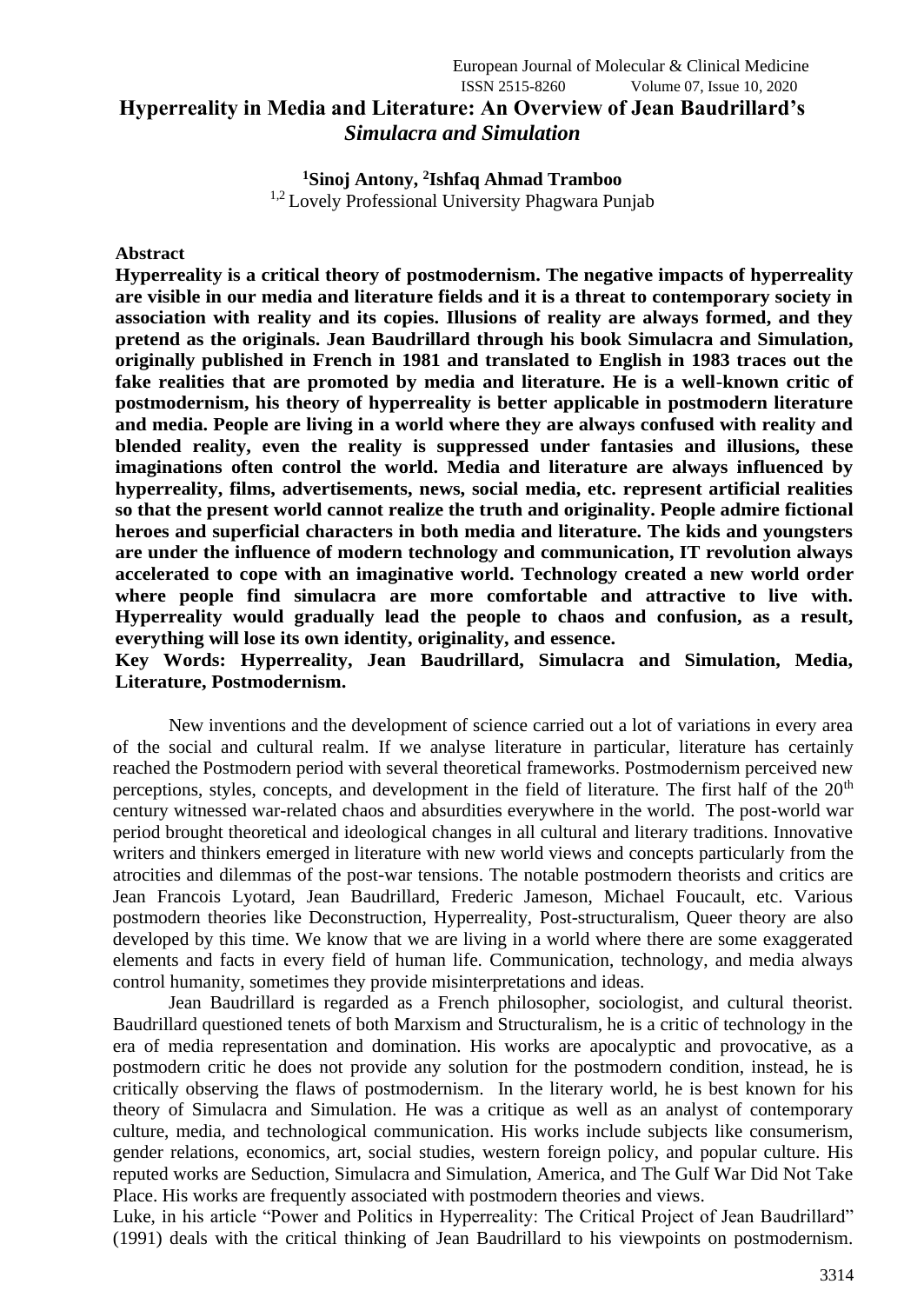## European Journal of Molecular & Clinical Medicine

ISSN 2515-8260 Volume 07, Issue 10, 2020

According to him, hyperreality is a fabricated reality and it limits human participation in the world just as a consumer, hence he criticises that Baudrillard highlights and promotes consumer culture through his work.

According to Mark Poster "*Simulacra and Simulation* is arguably Baudrillard's most important book. In it he moves from a theory of consumer society governed by a 'code' to a general theory of culture that problematizes 'reality.' His idea of the hyperreal informs most discussions" (Simulacra and Simulation). Douglas Kellner credits "Baudrillard's studies in *Simulacra and Simulation* are among his most important work, particularly as they pertain to his concept of postmodernity and analyses of postmodern culture" (Simulacra and Simulation).

Nunes in his article "Jean Baudrillard in Cyberspace: Internet, Virtuality, and Postmodernity." (1995) says about the influence of hyperreality in media and communication especially Nunes deals with 'internet' by explaining two metaphors "information superhighway" and "cyberspace" (Nunes 314). As the internet develops the virtual reality becomes just a simulacrum and finally, they form simulations.

In the technologically sophisticated postmodern society people are confused with reality and its simulation, as a result, we cannot distinguish what is real and what is artificial that are happenings around us. Jean Baudrillard's Hyperreality or Simulacra and Simulation is notable among various theories that would help us to understand postmodern absurdities. The French writer and postmodern theorist Jean Baudrillard's concept of "loss of reality" is quite applicable in postmodern vulnerability and chaos due to the exaggeration and falsification of reality by media, images, and films. These exaggerations and fake realities are known as "hyperreality" in the postmodern world. He is referred to as the 'high priest of postmodernism' his key ideas 'simulacra and simulation', and 'the hyperreal' are often used in postmodern discussions. Baudrillard defined "hyperreality" as "the generation by models of a real without origin or reality" (Baudrillard 1); hyperreality is a representation, a sign, without an original referent. It is a semiotic concept. Baudrillard believes hyperreality drives further than confusing or blending the 'real' with the symbol which represents it; it comprises creating a symbol or set of signifiers which represent something that does not exist, like Santa Claus.

Hyperreality allows mingling the physical reality with virtual reality. According to Baudrillard neither representation nor real exists instead there is only hyperreal that exists forever. Simulacra are copies that describe things that either had no original or that no longer have an original. A 'simulation' is a copy or imitation that substitutes for reality. Through Simulacra and Simulation, he criticizes American culture, consumer culture, television, capitalism, science, technology, and politics. According to Baudrillard postmodern society has replaced all reality and meaning with signs and symbols as a result fiction and fictional characters got dominance over human thoughts and feelings. The theory Simulacra and Simulation is of utmost known for its discussion of signs, symbols and how do they relate to contemporaneity. Baudrillard entitlements that our society has replaced all reality and meaning with symbols and signs and that human experience is a simulation of reality:

Such is simulation, insofar as it is opposed to representation. Representation stems from the principle of the equivalence of the sign and of the real (even if this equivalence is Utopian, it is a fundamental axiom). Simulation, on the contrary, stems from the Utopia of the principle of equivalence, from the radical negation of the sign as value, from the sign as the reversion and death sentence of every reference. Whereas representation attempts to absorb simulation by interpreting it as a false representation, simulation envelops the whole edifice of representation itself as a simulacrum (6)

Hyperreality is visible in every field of human culture its aspects are quite visible in art, literature, media, politics, economics, architecture, advertisements, television, films, and so on. The consumers of all these areas are often confused with realities and artificialities that are being developed by the technological advancements of modern times. The false realities always attract the people, and their impacts influence them so that they consider these fake realities as real and original. In the postmodern world loss of the real is much more visible in every arena; mass media and multimedia are always dealing with signs and images; these signs and images often replace the actual reality hence the reality becomes subordinate to the representation and it creates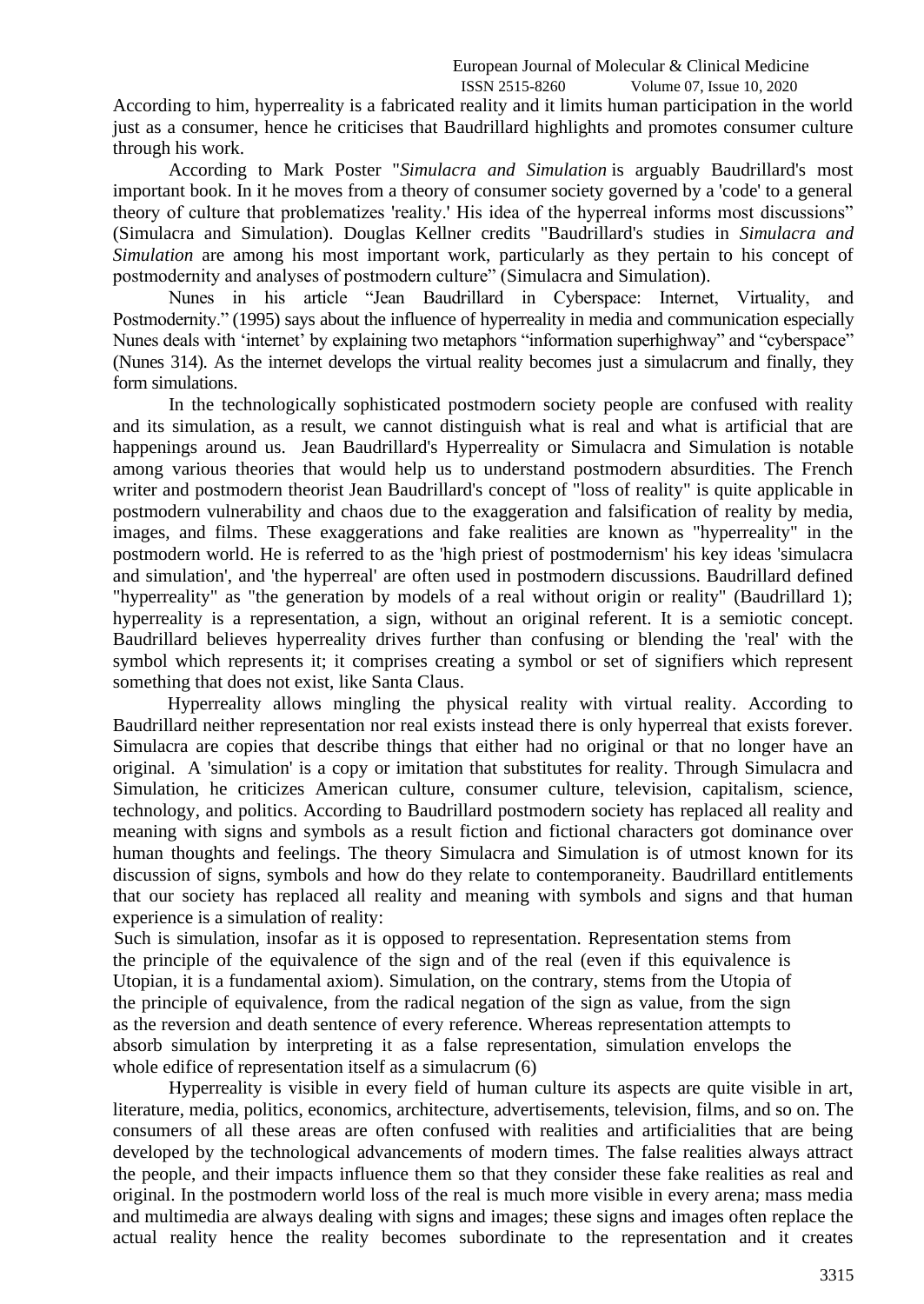# European Journal of Molecular & Clinical Medicine

ISSN 2515-8260 Volume 07, Issue 10, 2020

superficiality. Simulacrum can be represented as the sign of the lost reality and simulation is the state of the hyperreal.

Hyperreality describes the signed order into four phases; the first phase is Reflection; it can be identified as a faithful copy or image that represents the actuality or the reality. The second phase is Mask; it is the perversion of reality, here the representation is not original so it can be counted as an unfaithful image or copy. The third phase is Illusion; it is the absence of a profound reality, here the sign pretends to be a faithful image or copy, but it is not original. The fourth stage can be considered as a Pure Simulacrum or representation, in which the simulacrum does not have any relationship to reality. Baudrillard explains:

it is the reflection of a profound reality;

it masks and denatures a profound reality;

it masks the absence of a profound reality;

it has no relation to any reality whatsoever; it is its own pure simulacrum (6)

"In the first case, the image is a good appearance - representation is of the sacramental order. In the second, it is an evil appearance - it is of the order of maleficence. In the third, it plays at being an appearance - it is of the order of sorcery. In the fourth, it is no longer of the order of appearances, but of simulation" (6).

Baudrillard was an expert media theorist, according to him hyperreality harms society especially related to media. Today people highly depend on and trust various media as a result media have a great influence on people's minds. Hyperreality is highly visible in all media forms; today's movies, advertisements, cartoons, news, social media, etc. are highly influenced by hyperreality. Baudrillard brings Disney Land as a good example of hyperreality. "Disneyland is a perfect model of all the entangled orders of simulacra. It is first of all a play of illusions and phantasms: The Pirates, the Frontier, the Future World, etc. This imaginary world is supposed to ensure the success of the operation" (12). Here the reality is replaced with illusion and this imagination takes the people to a better experience than the real world. Baudrillard says:

The imaginary of Disneyland is neither true nor false, it is a deterrence machine set up to rejuvenate the fiction of the real in the opposite camp. Whence the debility of this imaginary, its infantile degeneration. This world wants to be childish to make us believe that the adults are elsewhere, in the "real" world, and to conceal the fact that true childishness is everywhere - that it is that of the adults themselves who come here to act the child to foster illusions as to their real childishness (13).

The films like The Matrix (1999), Solaris (1972), The Truman Show (1998), Pulp Fiction (1994), Wag the Dog (1997), Inception (2010), Her (2013), etc. are depicting the elements of hyperreality. These films take the people to an imaginative world and the viewers think that these illusions are better than the real world, hence they neglect reality instead they prefer certain simulacra and simulation. The graphics and other visual treats in the films give a lot of pleasurable and enjoyable sense to the spectators.

In the technological era people highly depend on Television as a source of truth and knowledge, but TV is also promoting hyperreality, we cannot trust TV for the real image or knowledge: "The eye of TV is no longer the source of an absolute gaze, and the ideal of control is no longer that of transparency" (31). "It is in this sense that one can say: TV is watching us, TV alienates us, TV manipulates us, TV informs us ... In all this, one remains dependent on the analytical conception of the media, on an external active and effective agent, on "perspectival" information with the horizon of the real and of meaning as the vanishing point" (32). Nowadays most of the TV shows, especially reality shows form pure simulacra and simulations. With modern technologies and graphic representation reality shows always promote fake realities. News channels are also promoting exaggerated and fake news, and they endorse false realities. Currently, the Television Channels through their reality shows as well as News Hours are often promoting hyperreality. The cut zooms and editing always hide the reality and they promote hyperreality with technological advancements. Even the reality is suppressed by the news channels for their particular interest and motives, hence certain fake news is being circulated to us. Political parties and corporates manipulate the mass media with hyperreality to achieve their targets.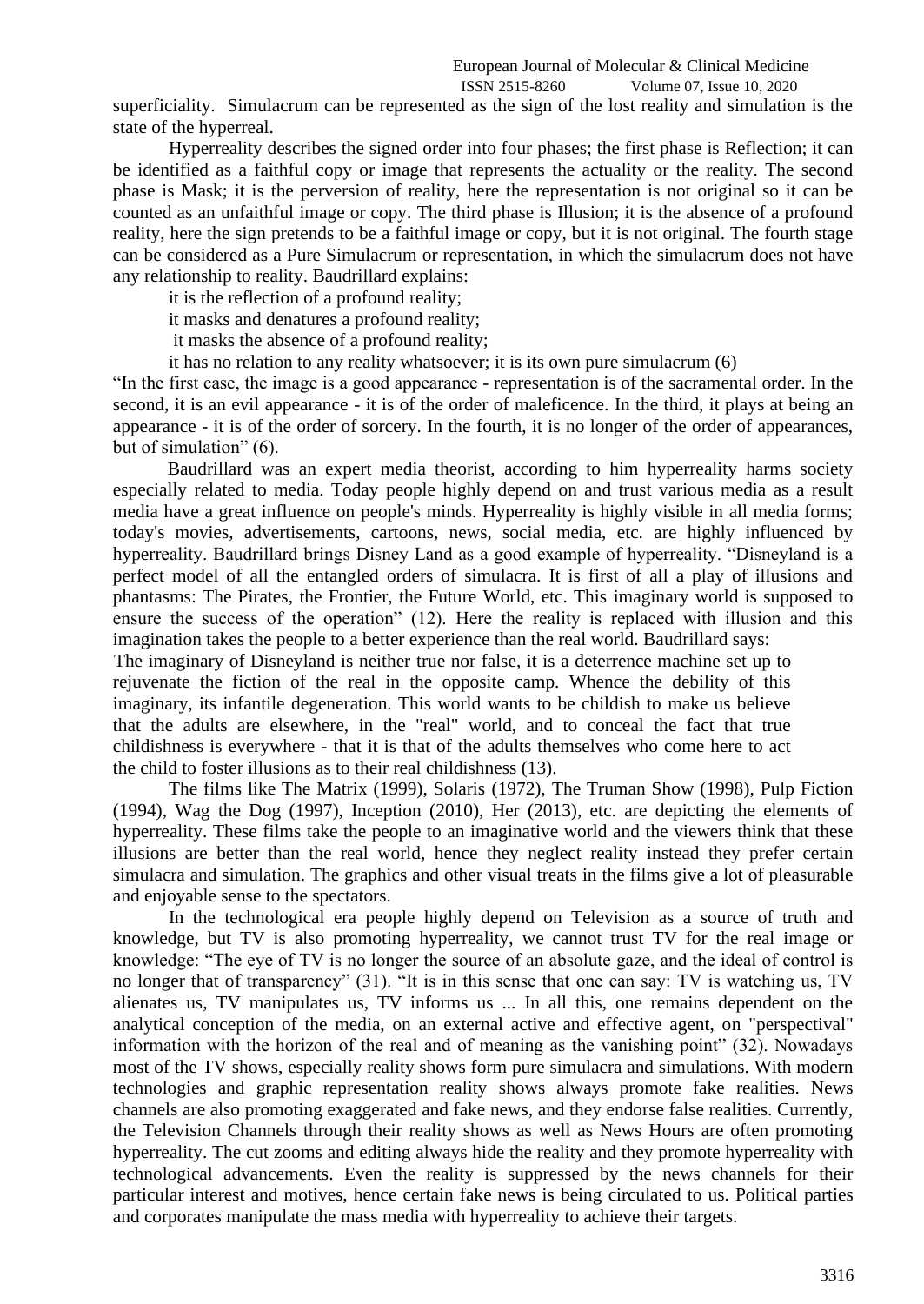#### European Journal of Molecular & Clinical Medicine ISSN 2515-8260 Volume 07, Issue 10, 2020

Advertisements are also playing a major role in the order of hyperreality, they highly influence the sense of human minds and take them to the world of hyperreality, where they are not able to distinguish the reality and its copies: "Advertising, therefore, like information: destroyer of intensities, the accelerator of inertia. See how all the artifices of meaning and nonmeaning are repeated in it with lassitude, like all the procedures, all the mechanisms of the language of communication, how all of that is staged exactly like sex in pornography, that is to say without any faith, with the same tired obscenity" (92).

Modern technology and social media are also under the strict influence of hyperreality, we can consider a photo that is uploaded in one of the social media sites, especially on Instagram is the best example of hyperreality; this particular photograph may be edited, modified, and beautified with photoshop or other computer application, after these modifications it is posted in Instagram, the followers or viewers of that particular photograph think that this is original and they neglect the real photograph. Cartoons, computer games, etc. are also revealing hyperreality in a large amount, people prefer graphics and effects for their visual treats, and they create hyperreality: "Thus the media are producers not of socialization, but of exactly the opposite, of the implosion of the social in the masses. And this is only the macroscopic extension of the implosion of meaning at the microscopic level of the sign" (81).

Hyperreality is an important theory in postmodern literature. We can find out reality through different aspects. The postmodern critics say that reality is disappeared from various literary forms, now fake realities are controlling the literary taste of the readers. We are reading many novels and other fictional works; they lead us to certain misconceptions and imaginations hence we think that they are real and original at this point the elements of hyperreality take place in literature. According to Baudrillard, the real art is dead, now in every field the reality becomes subordinate and the artificiality predominant. "Reality could go beyond fiction: that was the surest sign of the possibility of an ever-increasing imaginary. But the real cannot surpass the model - it is nothing but its alibi" (119). If we analyze the literary works of all types, we will be able to see that due to the fictional elements the originality had lost its relevance, and imaginations and fantasies were highlighted:

Perhaps science fiction from the cybernetic and hyperreal era can only exhaust itself, in its artificial resurrection of "historical" worlds, can only try to reconstruct in vitro, down to the smallest details, the perimeters of a prior world, the events, the people, the ideologies of the past, emptied of meaning, of their original process, but hallucinatory with retrospective truth. Thus in Simulacra by Philip K. Dick, the war of Secession. Gigantic hologram in three dimensions, in which fiction will never again be a mirror held toward the future, but a desperate rehallucination of the past (120).

We can consider a novel as the best example of simulacra and simulation or hyperreality, suppose this novel is related to a real-life event if the novelist is narrating the exact story of the characters of the novel it will not get any appreciation from the readers. Hence in the narrating process of a particular novel or a literary work, in the initial stage, it is closely related with the actual life situation, therefore, it is a reflection, then in the second stage, it masks the reality and perverting the reality, in the third stage this story creates some illusion related with the reality and in the final stage it creates its pure simulacrum. Here the outcome or final transcript of the story is far away from reality:

Today, literary works especially the science fictions highly promote hyperreality: Science fiction would no longer be a romantic expansion with all the freedom and naivete that the charm of discovery gave it, but, quite the contrary, it would evolve implosively in the very image of our current conception of the universe, attempting to revitalize, reactualize, requotidianize fragments of simulation, fragments of this universal simulation that have become for us the so-called real world (121).

Hyperreality is not a new concept in literature, throughout the history of literature, the elements of hyperreality are visible but in the postmodern literary context, its elements are highly visible.

Today, we live in a world, where the communication technologies and media influence and control our day today life. Baudrillard through his theory of hyperreality reveals to the world that we are always confused with what is real and what is artificial. His work Simulacra and Simulation